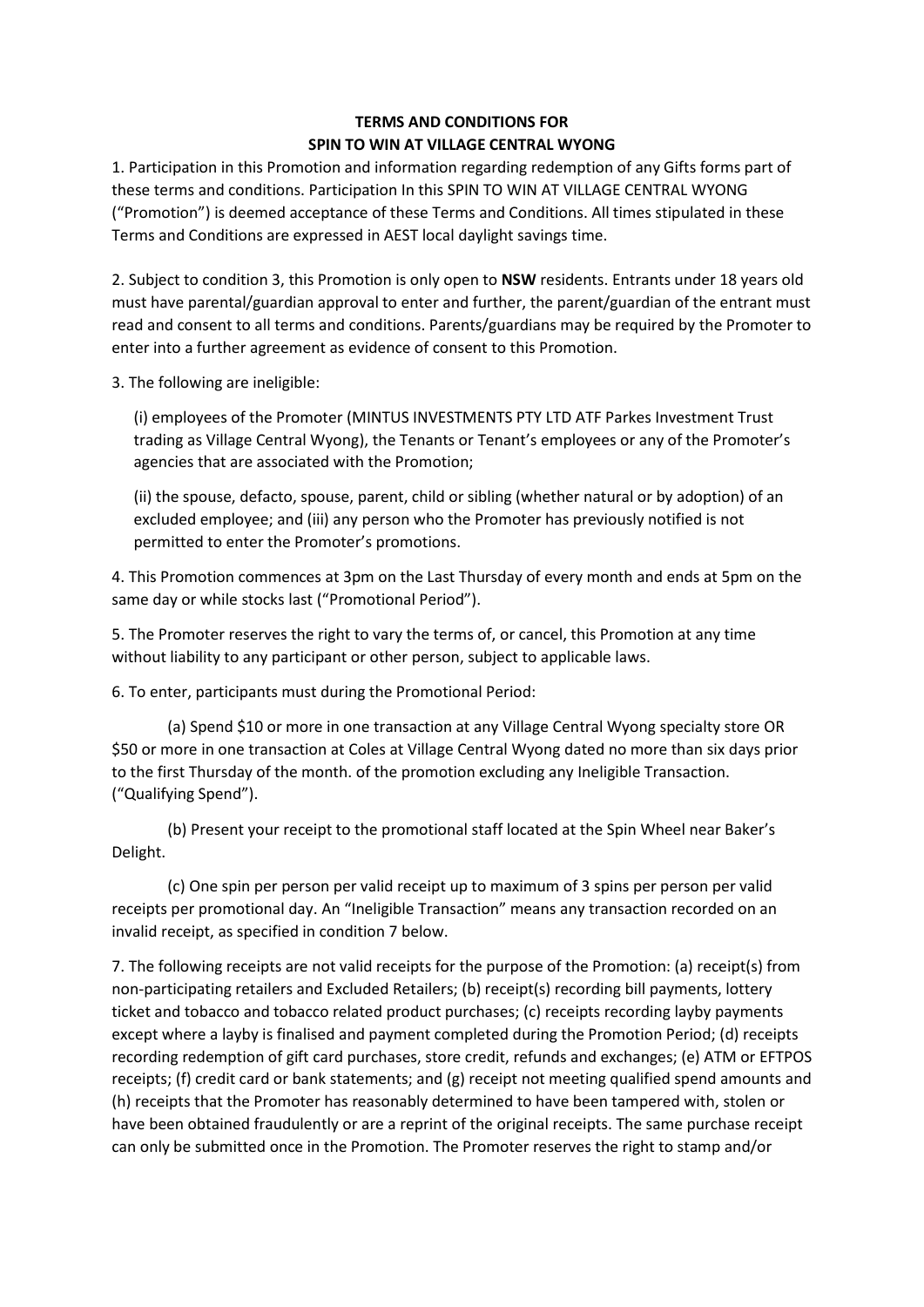photocopy each purchase receipt submitted in the Promotion before returning them and to request to see a copy of the receipt should they be deemed a winner.

8. Specialty store receipts and Major store receipts cannot be combined to total \$10 or \$50.

9. It is a requirement of entry into the Promotion that the entrant agrees that their personal information can be used in accordance with these Terms and Conditions, including for the purposes set out in clause 22.

10. Instant prizes will be awarded from the promotional staff member immediately after the participant's spin. **The prize awarded will be determined by the colour it is allocated. Match the colour spun on the wheel to the colour on the promotional board to determine prize. No correspondence will be entered into.** The Promoter reserves the right to request winners to provide proof of identity and/or proof of entry validity in order to claim the prize.

11. If there is a dispute as to which segment the spinner/needle lands on, the promotional staff member's decision will be final. The entrant must not interfere with the wheel once the wheel is spun. Any unfair conduct in participating in the wheel spin, will at a promotional staff member's discretion result in an entrant's forfeiture of the right to a prize.

12. The Prize is subject to the standard terms and conditions of individual product and service providers. The prize, or any unused portion of the prize, are not transferable or exchangeable and cannot be taken as cash.

13. If for any reason a participant does not take the Prize or an element of the Prize after they have spun the wheel during the time of the promotion, then the Prize or that element of the Prize will be forfeited and will not be redeemable for cash. If the participant is under the age of 18, the prize will be awarded to their parent or guardian.

14. If any Gift (or part of any Gift) is unavailable due to reasons beyond the control of the Promoter, the Promoter its discretion, reserves the right to substitute the Gift (or that part of the Gift) with a Gift to the equal value and/or specification, subject to any written directions from a regulatory authority.

15. The total prize pool per day of promotion is \$400.

16. All Participants consent to the Promoter using the Participant's name, likeness, image and/or voice in the event they are a winner (including photograph, film and/or recording of the same) in any media for an unlimited period without remuneration for the purpose of promoting this Promotion (including any outcome), and promoting any products manufactured, distributed and/or supplied by the Promoter.

17. The Promoter reserves the right, at any time, to verify the validity of entries and Participants (including a Participant's identity, age and place of residence) and to disqualify any Participant who submits an entry that is not in accordance with these Terms and Conditions or who tampers with the entry process. Failure by the Promoter to enforce any of its rights at any stage does not constitute a waiver of those rights.

18. If this Promotion is interfered with in any way or is not capable of being conducted as reasonably anticipated due to any reason beyond the reasonable control of the Promoter, including but not limited to:- technical difficulties, unauthorised intervention or fraud, then the Promoter reserves the right, in its sole discretion, to the fullest extent permitted by law (a) to disqualify any Entrant; or (b)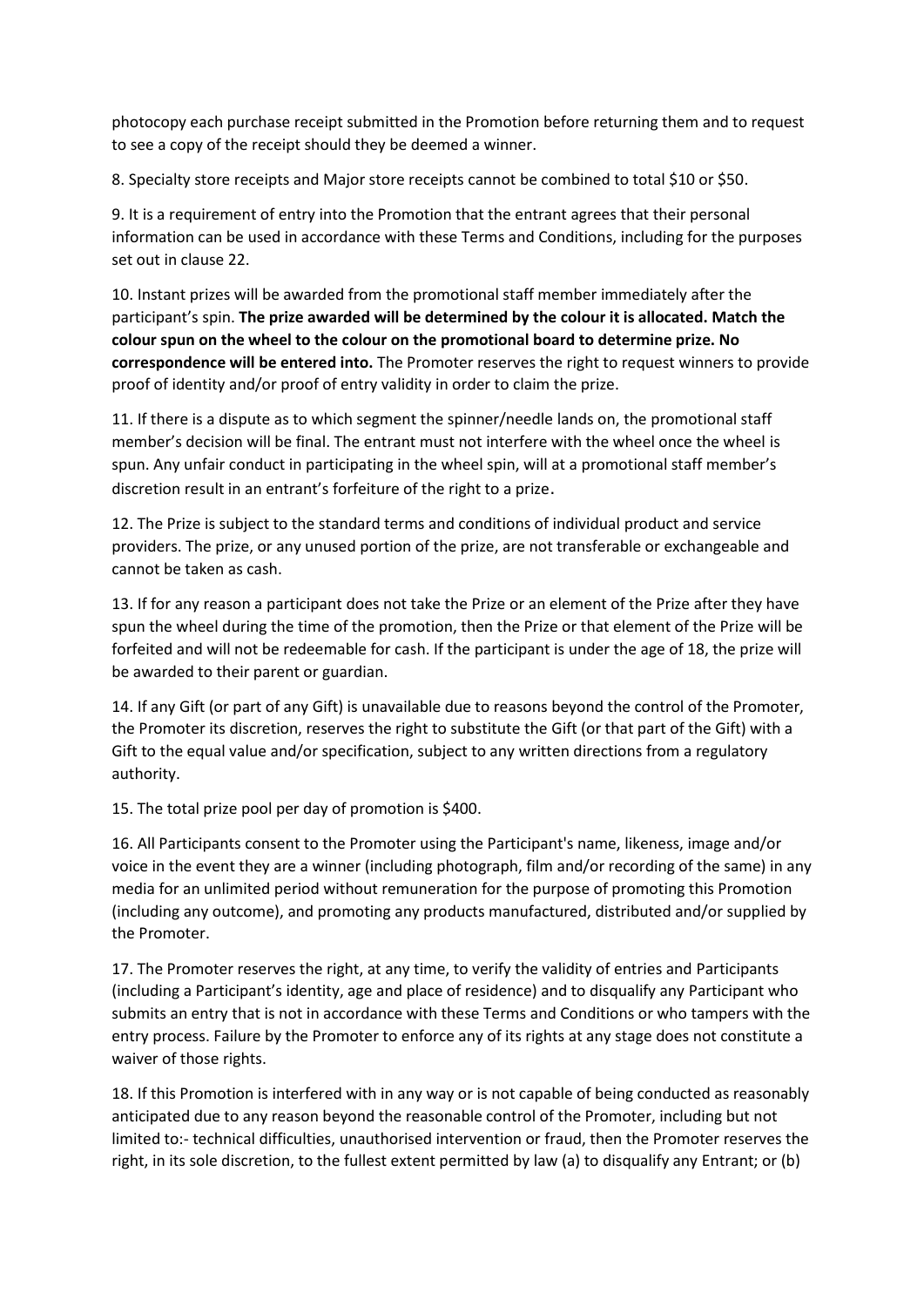subject to any written directions from a regulatory authority to modify, suspend, terminate or cancel the Promotion, as appropriate.

19. The Promoter's decision relating to the Promotion and/or redemption of the prizes is final and no discussions or correspondence with participants or any other person will be entered into.

19. Nothing in these Terms and Conditions limit, exclude or modify or purports to limit, exclude or modify the statutory consumer guarantees as provided under the Competition and Consumer Act, as well as any other implied warranties under the ASIC Act or similar consumer protection laws in the State and Territories of Australia ("Non-Excludable Guarantees").

Except for any liability that cannot by law be excluded, including the Non-Excludable Guarantees, the Promoter (MINTUS INVESTMENTS PTY LTD ATF Parkes Investment Trust trading as Village Central Wyong including their respective officers, employees and agents) exclude all liability (including negligence), for any personal injury; or any loss or damage (including loss of opportunity); whether direct, indirect, special or consequential, arising in any way out of the Promotion.

20. Except for any liability that cannot by law be excluded, including the Non-Excludable Guarantees, the Promoter (MINTUS INVESTMENTS PTY LTD ATF Parkes Investment Trust trading as Village Central Wyong including their respective officers, employees and agents) are not responsible for and exclude all liability (including negligence), for any personal injury; or any loss or damage (including loss of opportunity); whether direct, indirect, special or consequential, arising in any way out of: (a) any technical difficulties or equipment malfunction (whether or not under the Promoter's control); (b) any theft, unauthorised access or third party interference; (c) any entry or correspondence that is late, lost, altered, damaged or misdirected (whether received by the Promoter or not) due to any reason beyond the reasonable control of the Promoter; (d) any variation in the prize value to that stated in these Terms and Conditions; (e) any tax liability incurred by an entrant or winner; or (f) use of the prize.

21. It is a condition of taking the prize, that the winner produce photo identification and sign a deed of release and indemnity in the form required by the Promoter or any prize supplier.

22. The Promoter needs to collect personal information about each entrant and may for this purpose, disclose such information to third parties, including but not limited to agents, contractors, service providers, gift suppliers and regulatory authorities. Participation in the Promotion is conditional on providing this information. **By entering this competition, the participant consents to their personal information being utilised for the Promoter's current and future promotional activities.** By entering the entrant agrees that the Promoter may, for an indefinite period, unless otherwise advised, use the information for promotional, marketing, publicity, research and profiling purposes, including sending electronic messages or telephoning the entrant and for such other purposes as set out in our Privacy Policy. Entrants should direct any request to access, update or correct information to the Promoter. All personal details of entrants will be stored in accordance with the Privacy Policy. Upon the entrant's request, information provided will be removed from the Promoter's active marketing database. To request details to be removed, please email [admin@mintus.com.au](mailto:admin@mintus.com.au) or write to the Marketing Manager, Centre Management Office Grove Square – The Hills, 375 – 383 Windsor Rd, Baulkham Hills, NSW 2153. Information will be removed as soon as reasonably possible in accordance with the Promoter's Privacy Policy and applicable laws. To view the Privacy Policy, please visit the Centre Management Office at Village Central Wyong or to request a copy, please email Centre Management. All entries remain the property of the Promoter.